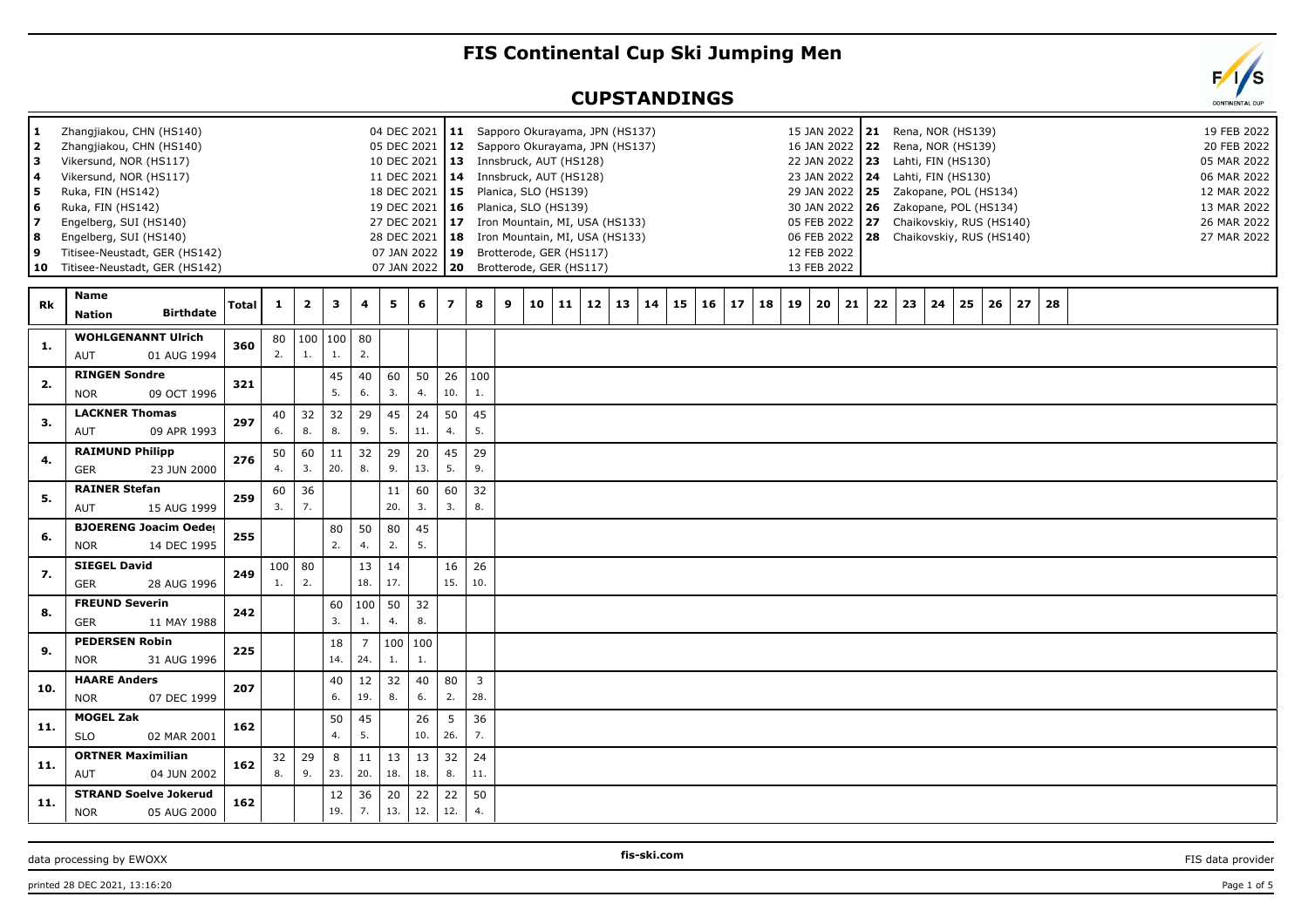| Rk  | Name<br><b>Birthdate</b><br>Nation                    | Total | $\mathbf{1}$ | $\overline{2}$ | $\mathbf{3}$ | 4                     | 5                     | 6         | $\overline{z}$        | 8                     | 9 | 10 | $11 \mid 12 \mid 13$ | 14 | 15 | 16 | 17 | 18 | 19 | 20 | 21 | 22 | 23 | 24 | 25 | 26 | 27 | 28 |  |  |  |
|-----|-------------------------------------------------------|-------|--------------|----------------|--------------|-----------------------|-----------------------|-----------|-----------------------|-----------------------|---|----|----------------------|----|----|----|----|----|----|----|----|----|----|----|----|----|----|----|--|--|--|
| 14. | <b>REISENAUER Janni</b><br>07 NOV 1997<br>AUT         | 133   | 36<br>7.     | 45<br>5.       | 15<br>16.    | 18<br>14.             | 8<br>23.              | 11<br>20. |                       |                       |   |    |                      |    |    |    |    |    |    |    |    |    |    |    |    |    |    |    |  |  |  |
| 15. | <b>OESTVOLD Benjamin</b><br>13 JAN 2001<br><b>NOR</b> | 132   |              |                | 16<br>15.    |                       |                       |           | $\mathbf{1}$ .        | 100   16<br>15.       |   |    |                      |    |    |    |    |    |    |    |    |    |    |    |    |    |    |    |  |  |  |
| 16. | <b>SEMENIC Anze</b><br><b>SLO</b><br>01 AUG 1993      | 130   |              |                | 14<br>17.    | 18<br>14.             | 40<br>6.              | 5<br>26.  | 40<br>6.              | 13<br>18.             |   |    |                      |    |    |    |    |    |    |    |    |    |    |    |    |    |    |    |  |  |  |
| 16. | <b>STEINER Maximilian</b><br>04 MAY 1996<br>AUT       | 130   | 20<br>13.    | 24<br>$11.$    | 24<br>11.    | 20<br>13.             | 26<br>10.             | 16<br>15. |                       |                       |   |    |                      |    |    |    |    |    |    |    |    |    |    |    |    |    |    |    |  |  |  |
| 18. | <b>HAMANN Martin</b><br><b>GER</b><br>10 APR 1997     | 128   | 45<br>5.     | 50<br>4.       |              | 10<br>21.             | $\overline{2}$<br>29. | 7<br>24.  | 14<br>17.             |                       |   |    |                      |    |    |    |    |    |    |    |    |    |    |    |    |    |    |    |  |  |  |
| 19. | <b>AIGNER Clemens</b><br>02 FEB 1993<br>AUT           | 116   |              |                |              |                       |                       |           | 36<br>7.              | 80<br>2.              |   |    |                      |    |    |    |    |    |    |    |    |    |    |    |    |    |    |    |  |  |  |
| 20. | <b>HOFFMANN Felix</b><br>14 OCT 1997<br>GER           | 114   | 26<br>10.    | 40<br>6.       | 20<br>13.    |                       |                       | 8<br>23.  | 18<br>14.             | $\overline{2}$<br>29. |   |    |                      |    |    |    |    |    |    |    |    |    |    |    |    |    |    |    |  |  |  |
| 21. | <b>NIKAIDO Ren</b><br>JPN<br>24 MAY 2001              | 112   |              |                | 29<br>9.     | 26<br>10.             | $\overline{7}$<br>24. | 29<br>9.  | 13<br>18.             | 8<br>23.              |   |    |                      |    |    |    |    |    |    |    |    |    |    |    |    |    |    |    |  |  |  |
| 22. | <b>MAERKL Kilian</b><br><b>GER</b><br>10 APR 2000     | 106   |              |                |              |                       | 22<br>12.             | 36<br>7.  | 24<br>11.             | 24<br>11.             |   |    |                      |    |    |    |    |    |    |    |    |    |    |    |    |    |    |    |  |  |  |
| 23. | <b>BAER Moritz</b><br><b>GER</b><br>16 MAY 1997       | 104   | 24<br>11.    | 26<br>10.      |              |                       | 36<br>7.              | 14<br>17. | $\overline{4}$<br>27. |                       |   |    |                      |    |    |    |    |    |    |    |    |    |    |    |    |    |    |    |  |  |  |
| 24. | <b>MEDWED Elias</b><br>AUT<br>12 JAN 2002             | 90    |              |                |              |                       |                       | 80<br>2.  | 10<br>21.             |                       |   |    |                      |    |    |    |    |    |    |    |    |    |    |    |    |    |    |    |  |  |  |
| 25. | <b>HULA Stefan</b><br>29 SEP 1986<br>POL              | 89    |              |                | 36<br>7.     | 6<br>25.              | 6<br>25.              | 6<br>25.  | 15<br>16.             | 20<br>13.             |   |    |                      |    |    |    |    |    |    |    |    |    |    |    |    |    |    |    |  |  |  |
| 26. | <b>HAYBOECK Michael</b><br>05 MAR 1991<br>AUT         | 72    |              |                |              |                       |                       |           | 12<br>19.             | 60<br>3.              |   |    |                      |    |    |    |    |    |    |    |    |    |    |    |    |    |    |    |  |  |  |
| 27. | <b>BOMBEK Jan</b><br>SLO<br>04 DEC 2001               | 68    |              |                |              | $\overline{4}$<br>27. | 13<br>18.             |           | 11<br>20.             | 40<br>6.              |   |    |                      |    |    |    |    |    |    |    |    |    |    |    |    |    |    |    |  |  |  |
| 28. | <b>KORNILOV Denis</b><br><b>RUS</b><br>17 AUG 1986    | 62    |              |                | 22<br>12.    | 24<br>11.             |                       |           | 9<br>22.              | $\overline{7}$<br>24. |   |    |                      |    |    |    |    |    |    |    |    |    |    |    |    |    |    |    |  |  |  |
| 29. | <b>KOUDELKA Roman</b><br>CZE<br>09 JUL 1989           | 60    |              |                |              | 60<br>3.              |                       |           |                       |                       |   |    |                      |    |    |    |    |    |    |    |    |    |    |    |    |    |    |    |  |  |  |
| 30. | <b>SCHIFFNER Markus</b><br>AUT<br>05 JUN 1992         | 50    |              |                |              |                       |                       | 15<br>16. | 29<br>9.              | 6<br>25.              |   |    |                      |    |    |    |    |    |    |    |    |    |    |    |    |    |    |    |  |  |  |
| 30. | <b>BUSKUM Andreas Graner</b><br>NOR<br>05 JUN 1996    | 50    |              |                | 26<br>10.    | 8<br>23.              |                       |           |                       | 16<br>15.             |   |    |                      |    |    |    |    |    |    |    |    |    |    |    |    |    |    |    |  |  |  |
| 30. | <b>SHIMIZU Reruhi</b><br><b>JPN</b><br>04 DEC 1993    | 50    |              |                | 10<br>21.    | 22<br>12.             | 16<br>15.             |           | $\overline{2}$<br>29. |                       |   |    |                      |    |    |    |    |    |    |    |    |    |    |    |    |    |    |    |  |  |  |

printed 28 DEC 2021, 13:16:20 Page 2 of 5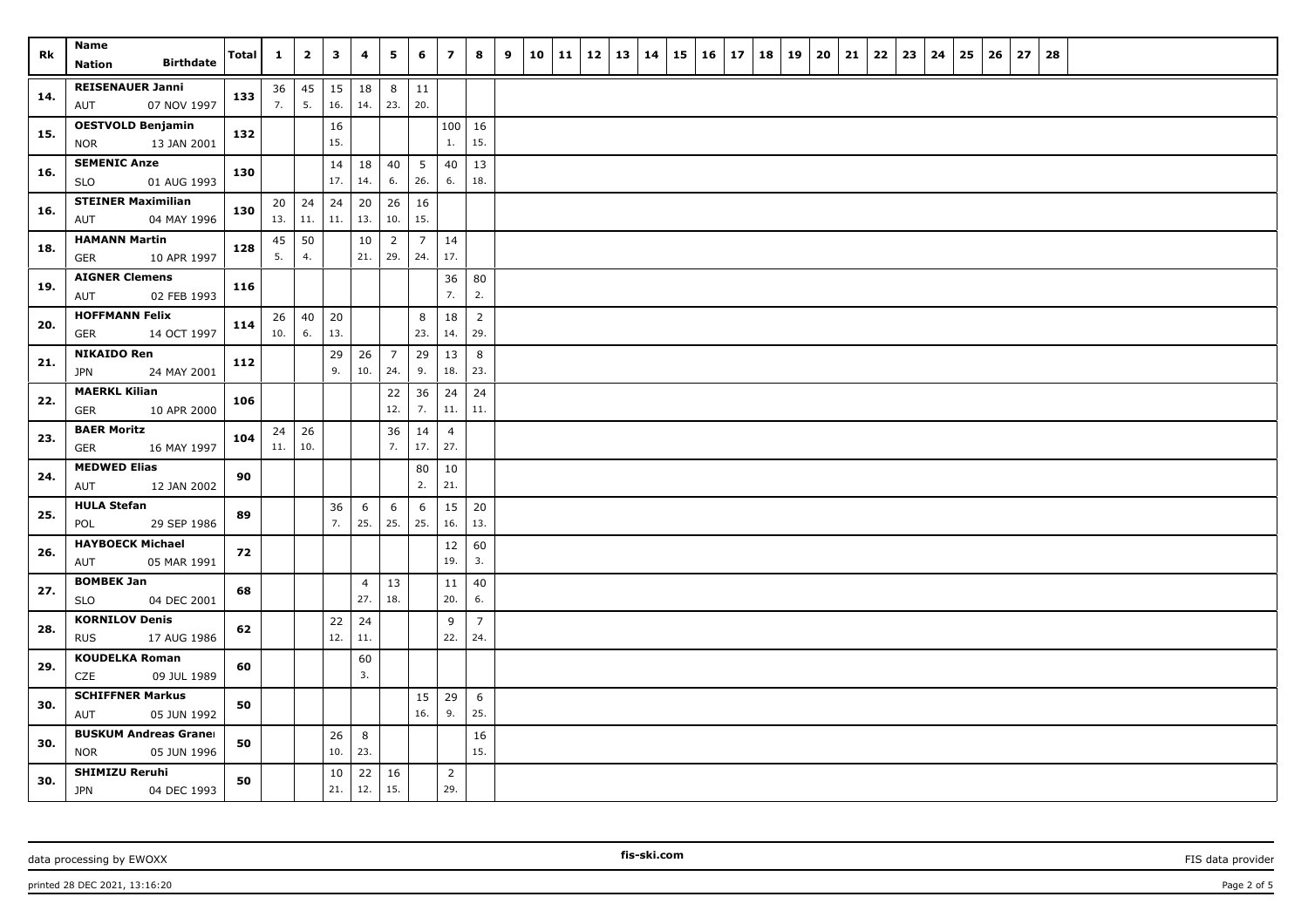| Rk  | Name<br><b>Birthdate</b><br>Nation           | <b>Total</b> | $\mathbf{1}$    | $\overline{2}$        | $\mathbf{3}$          | 4                   | 5                     | 6                     | $\overline{z}$ | 8              | 9 | 10 11 | 12 | 13 14 | 15 | 16 | 17 | 18 19 | 20 | 21 | 22 | 23 | 24 | 25 | 26 | 27 | 28 |  |  |  |
|-----|----------------------------------------------|--------------|-----------------|-----------------------|-----------------------|---------------------|-----------------------|-----------------------|----------------|----------------|---|-------|----|-------|----|----|----|-------|----|----|----|----|----|----|----|----|----|--|--|--|
|     | <b>HAAGEN David</b>                          |              |                 |                       |                       |                     |                       |                       |                |                |   |       |    |       |    |    |    |       |    |    |    |    |    |    |    |    |    |  |  |  |
| 33. | AUT<br>06 APR 2002                           | 43           | 29<br>9.        | $\vert$ 13<br>18.     |                       | $\mathbf{1}$<br>30. |                       |                       |                |                |   |       |    |       |    |    |    |       |    |    |    |    |    |    |    |    |    |  |  |  |
|     | <b>ZNISZCZOL Aleksander</b>                  |              |                 |                       |                       |                     | 10                    | 10                    | $\overline{7}$ | 12             |   |       |    |       |    |    |    |       |    |    |    |    |    |    |    |    |    |  |  |  |
| 34. | 08 MAR 1994<br>POL                           | 39           |                 |                       |                       |                     | 21.                   | 21.                   | 24.            | 19.            |   |       |    |       |    |    |    |       |    |    |    |    |    |    |    |    |    |  |  |  |
|     | <b>HAUSWIRTH Sandro</b>                      |              | 18              | 20                    |                       |                     |                       |                       |                |                |   |       |    |       |    |    |    |       |    |    |    |    |    |    |    |    |    |  |  |  |
| 35. | 29 AUG 2000<br>SUI                           | 38           | 14.             | 13.                   |                       |                     |                       |                       |                |                |   |       |    |       |    |    |    |       |    |    |    |    |    |    |    |    |    |  |  |  |
| 35. | <b>CACINA Daniel Andrei</b>                  | 38           | 16              | 22                    |                       |                     |                       |                       |                |                |   |       |    |       |    |    |    |       |    |    |    |    |    |    |    |    |    |  |  |  |
|     | ROU<br>17 OCT 2001                           |              | 15.             | 12.                   |                       |                     |                       |                       |                |                |   |       |    |       |    |    |    |       |    |    |    |    |    |    |    |    |    |  |  |  |
| 37. | <b>NOUSIAINEN Eetu</b>                       | 36           |                 |                       |                       |                     | 15                    | 9                     | 8              | $\overline{4}$ |   |       |    |       |    |    |    |       |    |    |    |    |    |    |    |    |    |  |  |  |
|     | 29 APR 1997<br>FIN                           |              |                 |                       |                       |                     | 16.                   | 22.                   | 23.            | 27.            |   |       |    |       |    |    |    |       |    |    |    |    |    |    |    |    |    |  |  |  |
| 37. | <b>AALTO Antti</b><br>02 APR 1995<br>FIN     | 36           |                 |                       |                       |                     | 24<br>11.             | 12<br>19.             |                |                |   |       |    |       |    |    |    |       |    |    |    |    |    |    |    |    |    |  |  |  |
|     | <b>KOT Maciej</b>                            |              |                 |                       |                       |                     |                       |                       | 6              | 11             |   |       |    |       |    |    |    |       |    |    |    |    |    |    |    |    |    |  |  |  |
| 39. | POL<br>09 JUN 1991                           | 33           |                 |                       |                       | 5<br>26.            | 9<br>22.              | $\overline{2}$<br>29. | 25.            | 20.            |   |       |    |       |    |    |    |       |    |    |    |    |    |    |    |    |    |  |  |  |
|     | <b>RYDL Radek</b>                            |              | 14              | 18                    |                       |                     |                       |                       |                |                |   |       |    |       |    |    |    |       |    |    |    |    |    |    |    |    |    |  |  |  |
| 40. | CZE<br>15 JUL 2001                           | 32           | 17.             | 14.                   |                       |                     |                       |                       |                |                |   |       |    |       |    |    |    |       |    |    |    |    |    |    |    |    |    |  |  |  |
|     | <b>MITROFAN Nicolae Sorin</b>                |              | 15              | 16                    |                       |                     |                       |                       |                |                |   |       |    |       |    |    |    |       |    |    |    |    |    |    |    |    |    |  |  |  |
| 41. | 26 MAR 1999<br>ROU                           | 31           | 16.             | 15.                   |                       |                     |                       |                       |                |                |   |       |    |       |    |    |    |       |    |    |    |    |    |    |    |    |    |  |  |  |
| 42. | <b>SCHULER Andreas</b>                       | 29           |                 |                       | 6                     | 9                   |                       |                       |                | 14             |   |       |    |       |    |    |    |       |    |    |    |    |    |    |    |    |    |  |  |  |
|     | SUI<br>30 DEC 1995                           |              |                 |                       | 25.                   | 22.                 |                       |                       |                | 17.            |   |       |    |       |    |    |    |       |    |    |    |    |    |    |    |    |    |  |  |  |
| 43. | <b>WESTERHEIM Oscar P</b>                    | 28           |                 |                       | 9                     | 14                  | 5                     |                       |                |                |   |       |    |       |    |    |    |       |    |    |    |    |    |    |    |    |    |  |  |  |
|     | <b>NOR</b><br>03 JAN 1996                    |              |                 |                       | 22.                   | 17.                 | 26.                   |                       |                |                |   |       |    |       |    |    |    |       |    |    |    |    |    |    |    |    |    |  |  |  |
| 43. | <b>BELSHAW Erik</b>                          | 28           | 13              | 15                    |                       |                     |                       |                       |                |                |   |       |    |       |    |    |    |       |    |    |    |    |    |    |    |    |    |  |  |  |
|     | 23 AUG 2004<br>USA                           |              | 18.             | 16.                   |                       |                     |                       |                       |                |                |   |       |    |       |    |    |    |       |    |    |    |    |    |    |    |    |    |  |  |  |
| 45. | <b>MUMINOV Sabirzhan</b>                     | 26           | 22<br>12.       | $\overline{4}$<br>27. |                       |                     |                       |                       |                |                |   |       |    |       |    |    |    |       |    |    |    |    |    |    |    |    |    |  |  |  |
|     | 16 APR 1994<br>KAZ<br><b>HABDAS Jan</b>      |              |                 |                       |                       |                     |                       |                       |                |                |   |       |    |       |    |    |    |       |    |    |    |    |    |    |    |    |    |  |  |  |
| 46. | 02 DEC 2003<br>POL                           | 23           |                 |                       | 5<br>26.              |                     | $\overline{4}$<br>27. | $\overline{4}$<br>27. |                | 10<br>21.      |   |       |    |       |    |    |    |       |    |    |    |    |    |    |    |    |    |  |  |  |
|     | <b>SONG Qiwu</b>                             |              | 10 <sup>1</sup> | $\vert$ 12            |                       |                     |                       |                       |                |                |   |       |    |       |    |    |    |       |    |    |    |    |    |    |    |    |    |  |  |  |
| 47. | <b>CHN</b><br>20 AUG 2001                    | 22           | 21.             | 19.                   |                       |                     |                       |                       |                |                |   |       |    |       |    |    |    |       |    |    |    |    |    |    |    |    |    |  |  |  |
| 47. | <b>LYU YIxin</b>                             | 22           | 12              | 10                    |                       |                     |                       |                       |                |                |   |       |    |       |    |    |    |       |    |    |    |    |    |    |    |    |    |  |  |  |
|     | <b>CHN</b><br>15 MAY 2000                    |              | 19.             | 21.                   |                       |                     |                       |                       |                |                |   |       |    |       |    |    |    |       |    |    |    |    |    |    |    |    |    |  |  |  |
| 49. | <b>ZHOU Xiaoyang</b>                         | 21           | $\overline{7}$  | 14                    |                       |                     |                       |                       |                |                |   |       |    |       |    |    |    |       |    |    |    |    |    |    |    |    |    |  |  |  |
|     | <b>CHN</b><br>24 SEP 2002                    |              | 24.             | 17.                   |                       |                     |                       |                       |                |                |   |       |    |       |    |    |    |       |    |    |    |    |    |    |    |    |    |  |  |  |
| 49. | <b>WATANABE Rikuta</b><br>JPN<br>09 JUL 1995 | 21           |                 |                       | $\overline{3}$<br>28. |                     | 18<br>14.             |                       |                |                |   |       |    |       |    |    |    |       |    |    |    |    |    |    |    |    |    |  |  |  |
|     | <b>LISSO Justin</b>                          |              |                 |                       |                       |                     |                       |                       | 20             |                |   |       |    |       |    |    |    |       |    |    |    |    |    |    |    |    |    |  |  |  |
| 51. | <b>GER</b><br>12 DEC 1999                    | 20           |                 |                       |                       |                     |                       |                       | 13.            |                |   |       |    |       |    |    |    |       |    |    |    |    |    |    |    |    |    |  |  |  |

data processing by EWOXX **Fission FIS data provider FIS data provider FIS data provider FIS data provider** 

printed 28 DEC 2021, 13:16:20 Page 3 of 5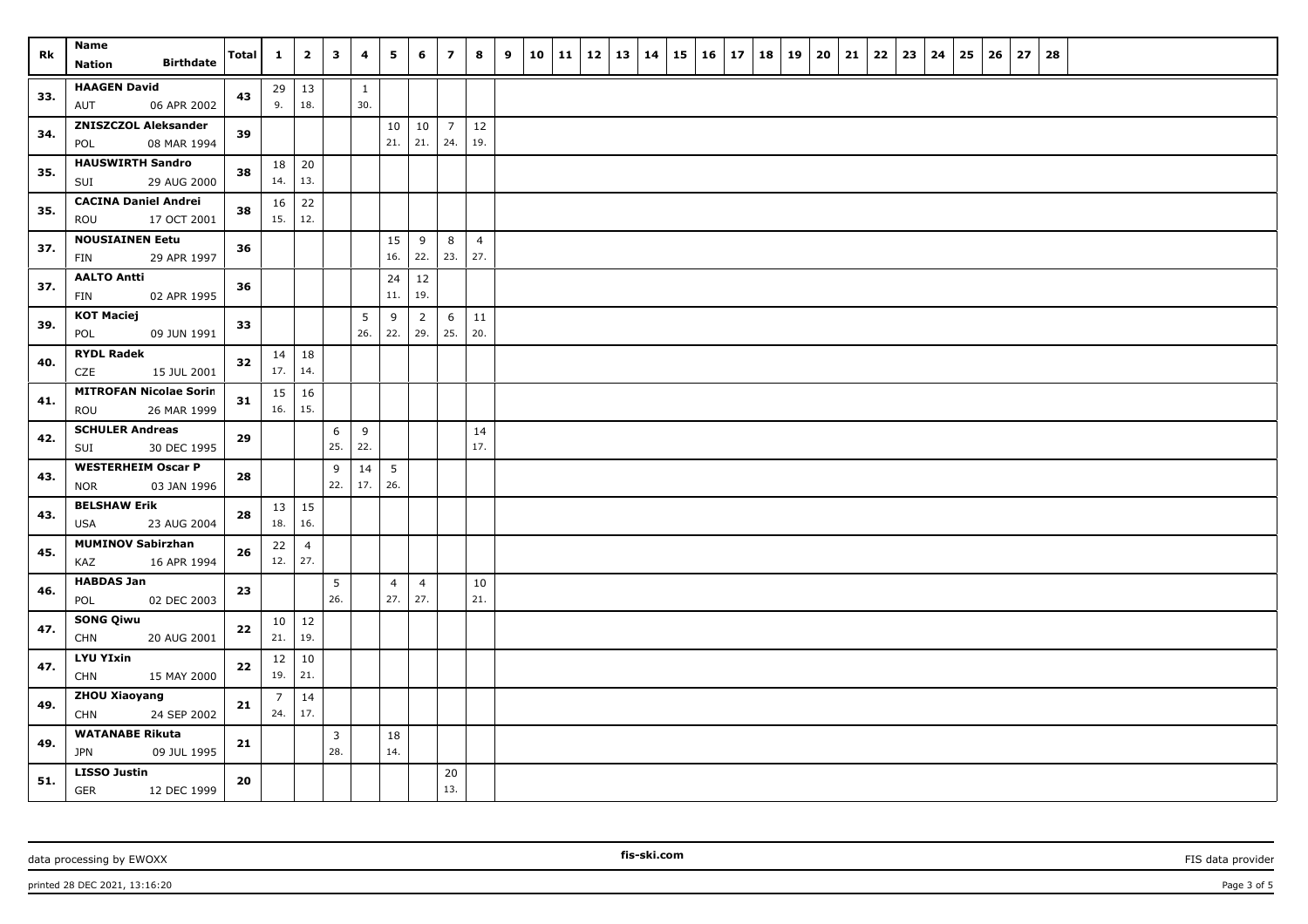| Rk  | <b>Name</b><br><b>Birthdate</b><br>Nation                  | Total        | $\mathbf{1}$          | $\overline{\mathbf{2}}$ | 3                     | 4                     | 5            | 6              | $\overline{z}$      | 8            | 9 | $10 \mid 11 \mid 12$ |  | 13   14 | 15 | 16 | 17 | 18 | 19 | 20 | 21 | 22 | 23 | 24 | 25 | 26 | 27 | 28 |  |  |  |
|-----|------------------------------------------------------------|--------------|-----------------------|-------------------------|-----------------------|-----------------------|--------------|----------------|---------------------|--------------|---|----------------------|--|---------|----|----|----|----|----|----|----|----|----|----|----|----|----|----|--|--|--|
|     | <b>FUJITA Shinnosuke</b>                                   |              |                       |                         |                       |                       |              |                |                     |              |   |                      |  |         |    |    |    |    |    |    |    |    |    |    |    |    |    |    |  |  |  |
| 52. | JPN<br>21 NOV 2000                                         | 19           |                       |                         | $\mathbf{1}$<br>30.   |                       |              |                |                     | 18<br>14.    |   |                      |  |         |    |    |    |    |    |    |    |    |    |    |    |    |    |    |  |  |  |
|     | <b>GASIENICA Patrick</b>                                   |              | 8                     | $\vert$ 11              |                       |                       |              |                |                     |              |   |                      |  |         |    |    |    |    |    |    |    |    |    |    |    |    |    |    |  |  |  |
| 52. | 28 NOV 1998<br><b>USA</b>                                  | 19           | 23.                   | 20.                     |                       |                       |              |                |                     |              |   |                      |  |         |    |    |    |    |    |    |    |    |    |    |    |    |    |    |  |  |  |
| 52. | POHJOLA Arttu                                              | 19           |                       |                         |                       |                       |              | 18             |                     | $\mathbf{1}$ |   |                      |  |         |    |    |    |    |    |    |    |    |    |    |    |    |    |    |  |  |  |
|     | 07 JUN 2001<br>FIN                                         |              |                       |                         |                       |                       |              | 14.            |                     | 30.          |   |                      |  |         |    |    |    |    |    |    |    |    |    |    |    |    |    |    |  |  |  |
| 55. | <b>SPULBER Mihnea Alexan</b>                               | 18           | 9                     | 9                       |                       |                       |              |                |                     |              |   |                      |  |         |    |    |    |    |    |    |    |    |    |    |    |    |    |    |  |  |  |
|     | 11 DEC 2000<br>ROU                                         |              | 22.                   | 22.                     |                       |                       |              |                |                     |              |   |                      |  |         |    |    |    |    |    |    |    |    |    |    |    |    |    |    |  |  |  |
| 55. | <b>LEJSEK Frantisek</b><br>CZE<br>05 APR 2002              | 18           | 11<br>20.             | $\overline{7}$<br>24.   |                       |                       |              |                |                     |              |   |                      |  |         |    |    |    |    |    |    |    |    |    |    |    |    |    |    |  |  |  |
| 55. | <b>BAZHENOV Aleksandr</b>                                  | 18           |                       |                         | $\overline{2}$<br>29. | 15<br>16.             |              |                | $\mathbf{1}$<br>30. |              |   |                      |  |         |    |    |    |    |    |    |    |    |    |    |    |    |    |    |  |  |  |
|     | 13 JUL 1995<br><b>RUS</b><br><b>SAKALA Filip</b>           |              |                       |                         | $\overline{7}$        | $\overline{2}$        | $\mathbf{3}$ | $\overline{3}$ |                     |              |   |                      |  |         |    |    |    |    |    |    |    |    |    |    |    |    |    |    |  |  |  |
| 58. | 21 MAY 1996<br>CZE                                         | 15           |                       |                         | 24.                   | 29.                   | 28.          | 28.            |                     |              |   |                      |  |         |    |    |    |    |    |    |    |    |    |    |    |    |    |    |  |  |  |
| 59. | <b>KVARSTAD Simen</b>                                      | 14           |                       |                         | 14                    |                       |              |                |                     |              |   |                      |  |         |    |    |    |    |    |    |    |    |    |    |    |    |    |    |  |  |  |
|     | 23 MAR 2000<br><b>NOR</b>                                  |              |                       |                         | 17.                   |                       |              |                |                     |              |   |                      |  |         |    |    |    |    |    |    |    |    |    |    |    |    |    |    |  |  |  |
| 60. | <b>ZHEN Weijie</b>                                         | 12           | $\overline{4}$        | 8                       |                       |                       |              |                |                     |              |   |                      |  |         |    |    |    |    |    |    |    |    |    |    |    |    |    |    |  |  |  |
|     | <b>CHN</b><br>16 OCT 2003                                  |              | 27.                   | 23.                     |                       |                       |              |                |                     |              |   |                      |  |         |    |    |    |    |    |    |    |    |    |    |    |    |    |    |  |  |  |
| 61. | <b>CHEN Zhe</b><br><b>CHN</b><br>09 MAR 1993               | 11           | 6<br>25.              | 5<br>26.                |                       |                       |              |                |                     |              |   |                      |  |         |    |    |    |    |    |    |    |    |    |    |    |    |    |    |  |  |  |
| 61. | <b>HAUSER Krystof</b><br>CZE<br>29 DEC 2002                | 11           | 5<br>26.              | 6<br>25.                |                       |                       |              |                |                     |              |   |                      |  |         |    |    |    |    |    |    |    |    |    |    |    |    |    |    |  |  |  |
|     | <b>KOZISEK Cestmir</b>                                     |              |                       |                         |                       |                       |              |                |                     | 9            |   |                      |  |         |    |    |    |    |    |    |    |    |    |    |    |    |    |    |  |  |  |
| 63. | CZE<br>09 NOV 1991                                         | 9            |                       |                         |                       |                       |              |                |                     | 22.          |   |                      |  |         |    |    |    |    |    |    |    |    |    |    |    |    |    |    |  |  |  |
| 64. | <b>MURANKA Klemens</b>                                     | 5            |                       |                         |                       |                       |              |                |                     | 5            |   |                      |  |         |    |    |    |    |    |    |    |    |    |    |    |    |    |    |  |  |  |
|     | 31 AUG 1994<br>POL                                         |              |                       |                         |                       |                       |              |                |                     | 26.          |   |                      |  |         |    |    |    |    |    |    |    |    |    |    |    |    |    |    |  |  |  |
| 64. | <b>KORCHUK Anton</b><br>04 AUG 2004<br>UKR                 | 5            | $\overline{3}$<br>28. | $\overline{2}$<br>29.   |                       |                       |              |                |                     |              |   |                      |  |         |    |    |    |    |    |    |    |    |    |    |    |    |    |    |  |  |  |
| 66. | <b>WANG Rui</b>                                            | 4            | $\overline{3}$        | $\mathbf{1}$            |                       |                       |              |                |                     |              |   |                      |  |         |    |    |    |    |    |    |    |    |    |    |    |    |    |    |  |  |  |
|     | <b>CHN</b><br>24 FEB 2002                                  |              | 28.                   | 30.                     |                       |                       |              |                |                     |              |   |                      |  |         |    |    |    |    |    |    |    |    |    |    |    |    |    |    |  |  |  |
| 66. | <b>HUANG Xuyu</b>                                          | 4            | $\mathbf{1}$          | $\overline{\mathbf{3}}$ |                       |                       |              |                |                     |              |   |                      |  |         |    |    |    |    |    |    |    |    |    |    |    |    |    |    |  |  |  |
|     | <b>CHN</b><br>18 FEB 2001                                  |              | 30.                   | 28.                     |                       |                       |              |                |                     |              |   |                      |  |         |    |    |    |    |    |    |    |    |    |    |    |    |    |    |  |  |  |
| 66. | <b>BREIVIK Andreas Varsi</b><br><b>NOR</b><br>20 NOV 1997  | 4            |                       |                         | $\overline{4}$<br>27. |                       |              |                |                     |              |   |                      |  |         |    |    |    |    |    |    |    |    |    |    |    |    |    |    |  |  |  |
|     | <b>JUROSZEK Kacper</b>                                     |              |                       |                         |                       |                       |              |                | $\overline{3}$      |              |   |                      |  |         |    |    |    |    |    |    |    |    |    |    |    |    |    |    |  |  |  |
| 69. | 05 JUN 2001<br>POL                                         | $\mathbf{3}$ |                       |                         |                       |                       |              |                | 28.                 |              |   |                      |  |         |    |    |    |    |    |    |    |    |    |    |    |    |    |    |  |  |  |
| 69. | <b>HEGGLI Bendik Jakobser</b><br><b>NOR</b><br>14 OCT 2001 | $\mathbf{3}$ |                       |                         |                       | $\overline{3}$<br>28. |              |                |                     |              |   |                      |  |         |    |    |    |    |    |    |    |    |    |    |    |    |    |    |  |  |  |

printed 28 DEC 2021, 13:16:20 Page 4 of 5